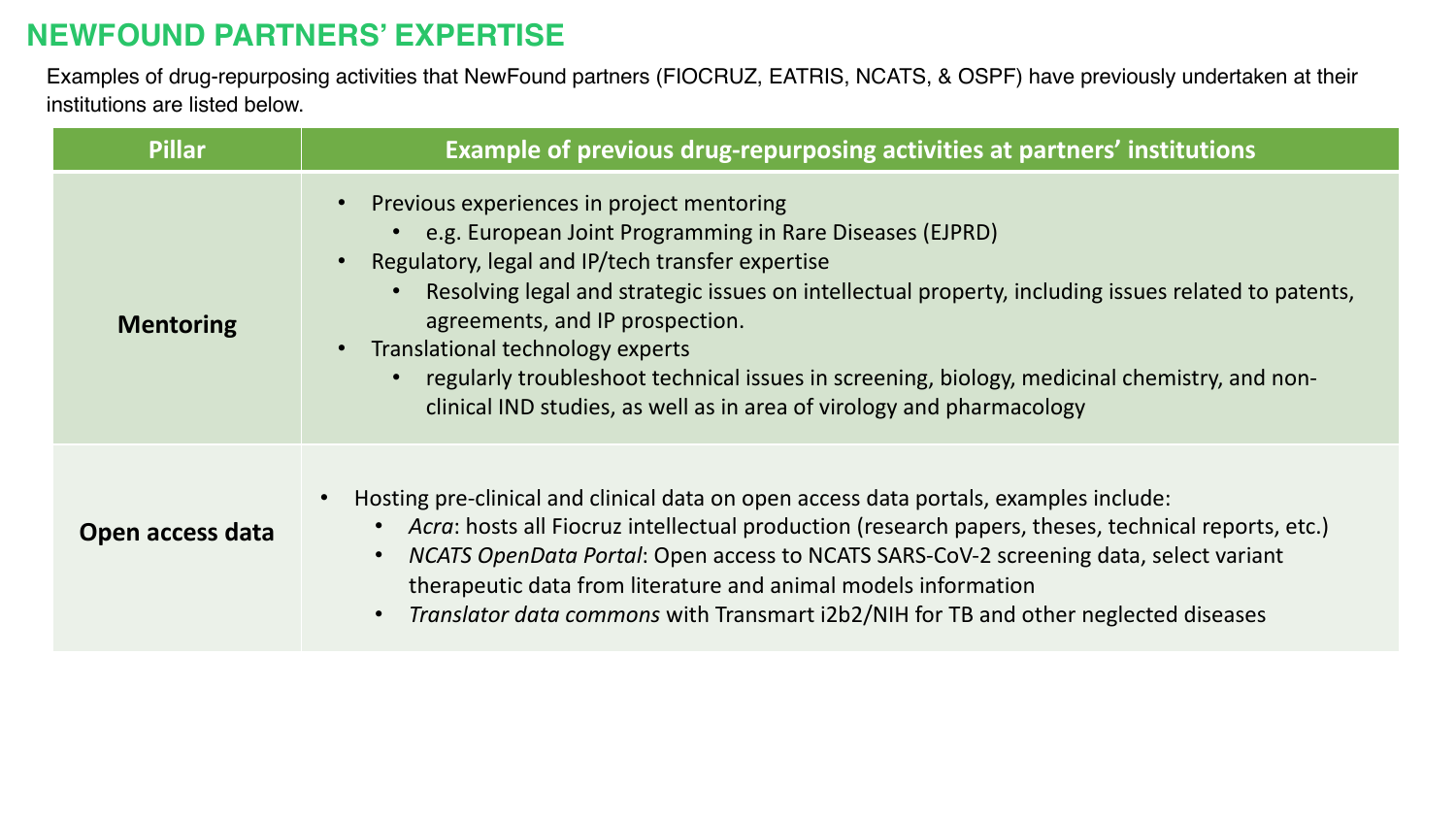## **NEWFOUND PARTNERS' EXPERTISE**

Examples of drug-repurposing activities that NewFound partners (FIOCRUZ, EATRIS, NCATS, & OSPF) have previously undertaken at their institutions are listed below.

| <b>Pillar</b>                      | Example of previous drug-repurposing activities at partners' institutions                                                                                                                                                                                                                                                                                                                                                                                          |
|------------------------------------|--------------------------------------------------------------------------------------------------------------------------------------------------------------------------------------------------------------------------------------------------------------------------------------------------------------------------------------------------------------------------------------------------------------------------------------------------------------------|
| <b>GMP material</b><br>acquisition | Help with strategy and match-making with manufacturers/sources                                                                                                                                                                                                                                                                                                                                                                                                     |
| <b>IT tools</b>                    | Establishing platforms for drug-related data & target/lead identification for repurposing purposes<br>Establishing knowledge graphs<br>e.g. Google Maps for Drug Discovery – an open AI tool to accelerate drug discovery for TB &<br>Chikunugunya                                                                                                                                                                                                                 |
| <b>Stakeholder</b><br>engagement   | Community involvement<br>EJPRD: 24 EU reference network in 35 participating countries<br>Regular engagement with rare disease research communities, public and private instituions and<br>regulatory agencies. Examples include:<br>EMA & other National Competent Authorities (MoU)<br>European Patient Foundation (EPF)<br>Anvisa (Brazilian regulatory agency)<br>Drafting documents and workflows on entry/exit of partners, main principles, objectives, etc. |